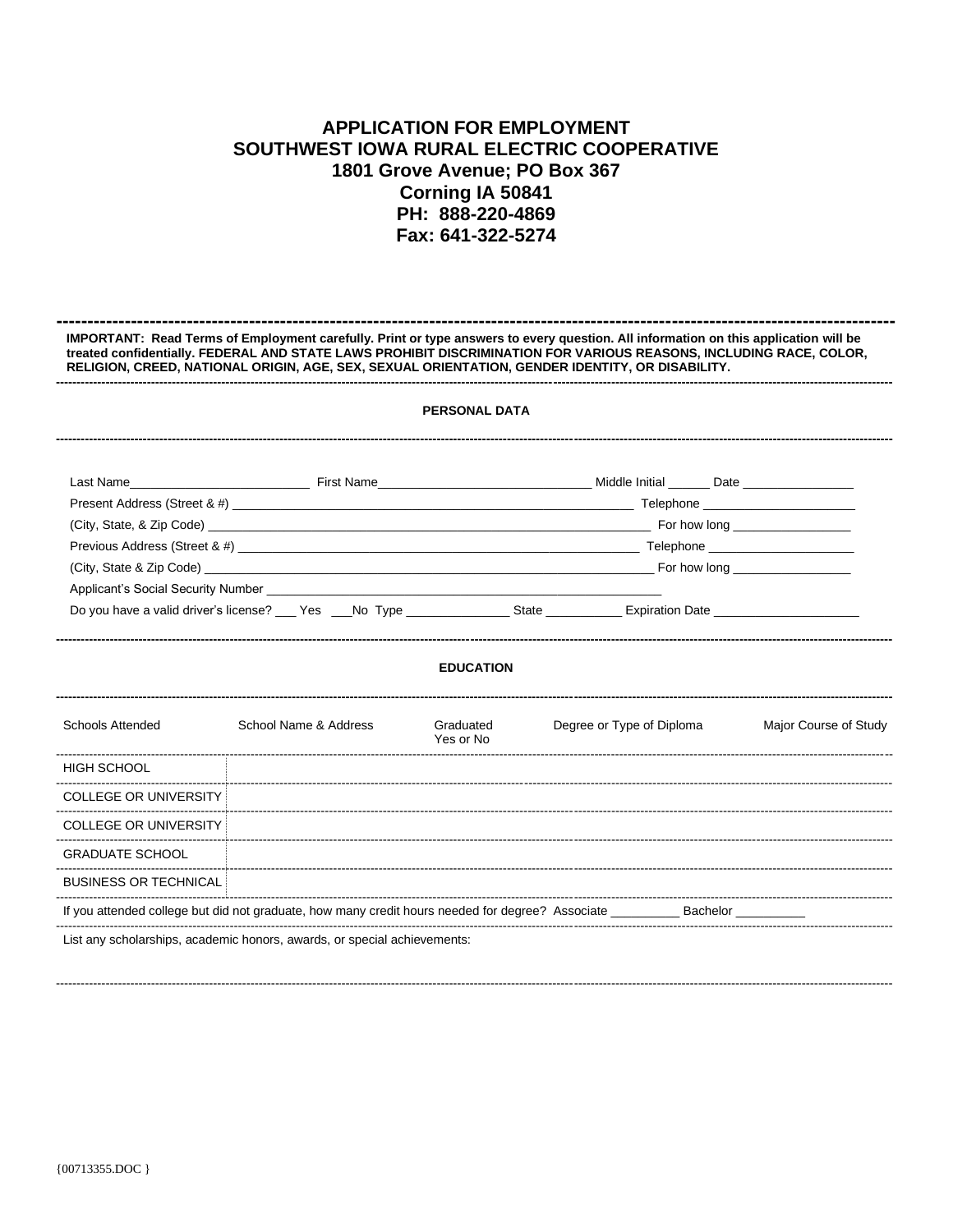| <b>WORK INTEREST</b>                                |                                                                                                                                                                                                                                                                                                                                                           |                                                                                                      |  |                                            |                         |  |  |  |
|-----------------------------------------------------|-----------------------------------------------------------------------------------------------------------------------------------------------------------------------------------------------------------------------------------------------------------------------------------------------------------------------------------------------------------|------------------------------------------------------------------------------------------------------|--|--------------------------------------------|-------------------------|--|--|--|
| Position Applied For                                | Minimum Salary                                                                                                                                                                                                                                                                                                                                            | Type of Employment Desired<br>__Full Time __ Part Time<br>_Temporary                                 |  |                                            | Earliest Date Available |  |  |  |
|                                                     | Do you have the legal right to work in the United States? ___Yes ___ No                                                                                                                                                                                                                                                                                   |                                                                                                      |  |                                            |                         |  |  |  |
|                                                     | Have you ever filed an application with the Cooperative before?<br>Have you ever been interviewed by the Cooperative before?                                                                                                                                                                                                                              | $\rule{1em}{0.15mm}$ Yes $\rule{1em}{0.15mm}$ No<br>$\rule{1em}{0.15mm}$ Yes $\rule{1em}{0.15mm}$ No |  |                                            |                         |  |  |  |
|                                                     | Briefly state the reasons you are interested in employment with the Cooperative:                                                                                                                                                                                                                                                                          |                                                                                                      |  |                                            |                         |  |  |  |
| List the acquaintances employed by the Cooperative: |                                                                                                                                                                                                                                                                                                                                                           |                                                                                                      |  |                                            |                         |  |  |  |
|                                                     |                                                                                                                                                                                                                                                                                                                                                           |                                                                                                      |  |                                            |                         |  |  |  |
|                                                     |                                                                                                                                                                                                                                                                                                                                                           | <b>EMPLOYMENT HISTORY</b>                                                                            |  |                                            |                         |  |  |  |
|                                                     | List all previous work experiences and periods of unemployment. Begin with your present position and work back to your first position. Attach<br>resume, if necessary. If there were periods of more than one month where you were self-employed or unemployed, list name & address of<br>person(s) who can verify your activities during this period(s). |                                                                                                      |  |                                            |                         |  |  |  |
| To<br>From<br>Mo/Yr Mo/Yr                           | Employer, Address, & Telephone<br>Number                                                                                                                                                                                                                                                                                                                  | Salary                                                                                               |  | Job Title/Description<br>of Work Performed | Reason for Leaving      |  |  |  |
|                                                     |                                                                                                                                                                                                                                                                                                                                                           |                                                                                                      |  |                                            |                         |  |  |  |
|                                                     |                                                                                                                                                                                                                                                                                                                                                           |                                                                                                      |  |                                            |                         |  |  |  |
|                                                     |                                                                                                                                                                                                                                                                                                                                                           |                                                                                                      |  |                                            |                         |  |  |  |
| Have you ever worked under another name?            | $\rule{1em}{0.15mm}$ Yes $\rule{1em}{0.15mm}$ No                                                                                                                                                                                                                                                                                                          |                                                                                                      |  |                                            |                         |  |  |  |
|                                                     | If yes, please list the names under which you have worked and the dates of such employment:                                                                                                                                                                                                                                                               |                                                                                                      |  |                                            |                         |  |  |  |
|                                                     |                                                                                                                                                                                                                                                                                                                                                           |                                                                                                      |  |                                            |                         |  |  |  |
|                                                     |                                                                                                                                                                                                                                                                                                                                                           |                                                                                                      |  |                                            |                         |  |  |  |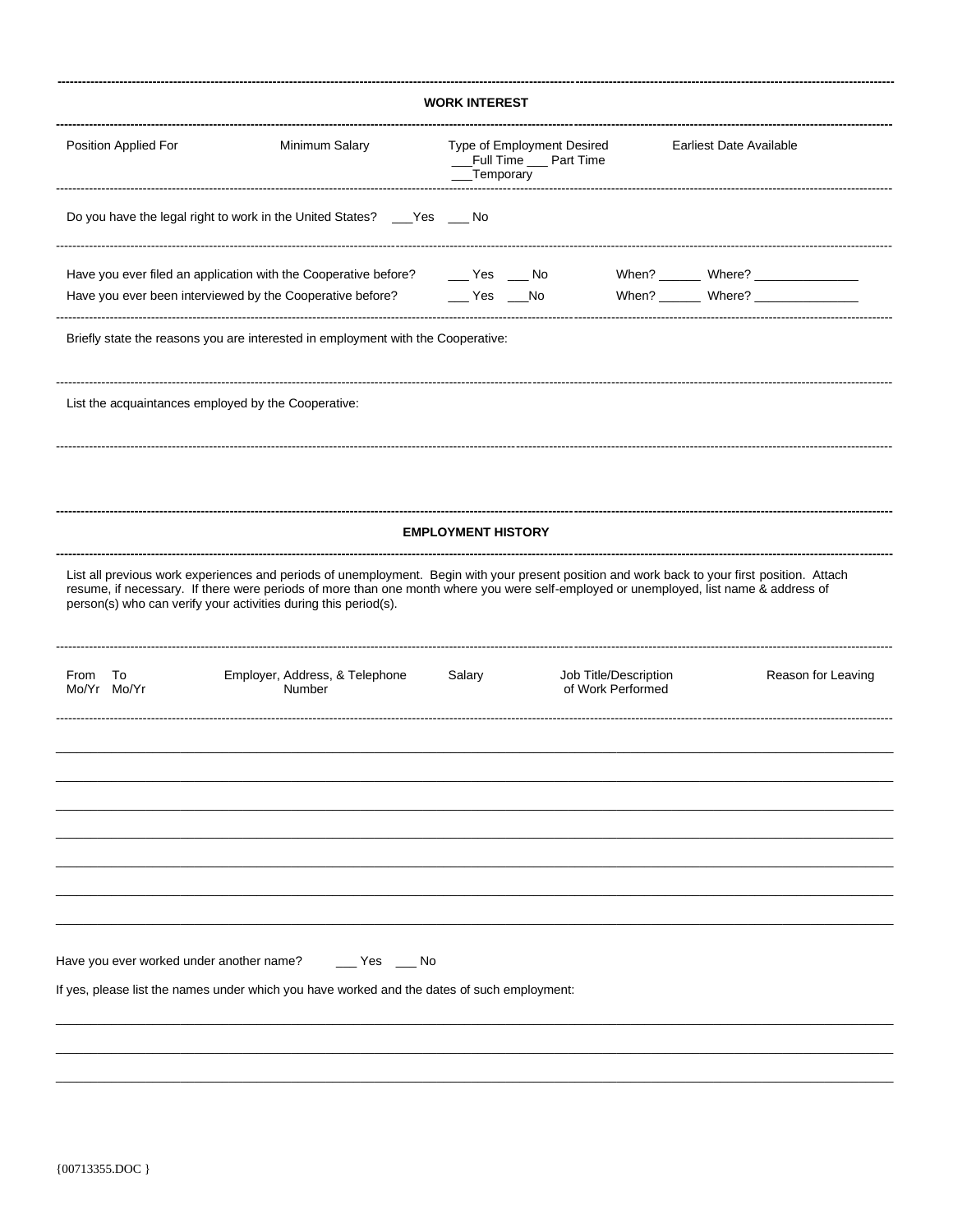| <b>MILITARY SERVICE</b>                                                                                                                                      |                                                                                                      |                            |                       |                                             |  |  |  |  |
|--------------------------------------------------------------------------------------------------------------------------------------------------------------|------------------------------------------------------------------------------------------------------|----------------------------|-----------------------|---------------------------------------------|--|--|--|--|
| <b>Branch</b>                                                                                                                                                | Grade or Rank                                                                                        | Nature of duty or training | <b>Induction Date</b> | Separation Date                             |  |  |  |  |
|                                                                                                                                                              |                                                                                                      |                            |                       |                                             |  |  |  |  |
|                                                                                                                                                              | <b>Present Service Classification</b><br>Type of Discharge or Separation                             |                            |                       |                                             |  |  |  |  |
|                                                                                                                                                              | <b>SKILLS/TRAINING</b>                                                                               |                            |                       |                                             |  |  |  |  |
|                                                                                                                                                              | Please list all types of computer software that you are proficient at using:                         |                            |                       |                                             |  |  |  |  |
| Please list any language, office and mechanical skills or additional training you have received which relates to the position for which you have<br>applied: |                                                                                                      |                            |                       |                                             |  |  |  |  |
| PERSONAL REFERENCES                                                                                                                                          |                                                                                                      |                            |                       |                                             |  |  |  |  |
|                                                                                                                                                              | Please provide the names, addresses and phone numbers of three references (not including relatives): |                            |                       |                                             |  |  |  |  |
| Name                                                                                                                                                         | Address                                                                                              | Telephone #                |                       | How long have you known this<br>Individual? |  |  |  |  |
|                                                                                                                                                              |                                                                                                      |                            |                       |                                             |  |  |  |  |
|                                                                                                                                                              |                                                                                                      |                            |                       |                                             |  |  |  |  |
|                                                                                                                                                              |                                                                                                      |                            |                       |                                             |  |  |  |  |
| <b>CURRENT EMPLOYMENT</b>                                                                                                                                    |                                                                                                      |                            |                       |                                             |  |  |  |  |
| Are you currently employed?                                                                                                                                  |                                                                                                      |                            |                       |                                             |  |  |  |  |
| May we contact your present employer?                                                                                                                        |                                                                                                      |                            |                       |                                             |  |  |  |  |
| Why are you seeking a new position?                                                                                                                          |                                                                                                      |                            |                       |                                             |  |  |  |  |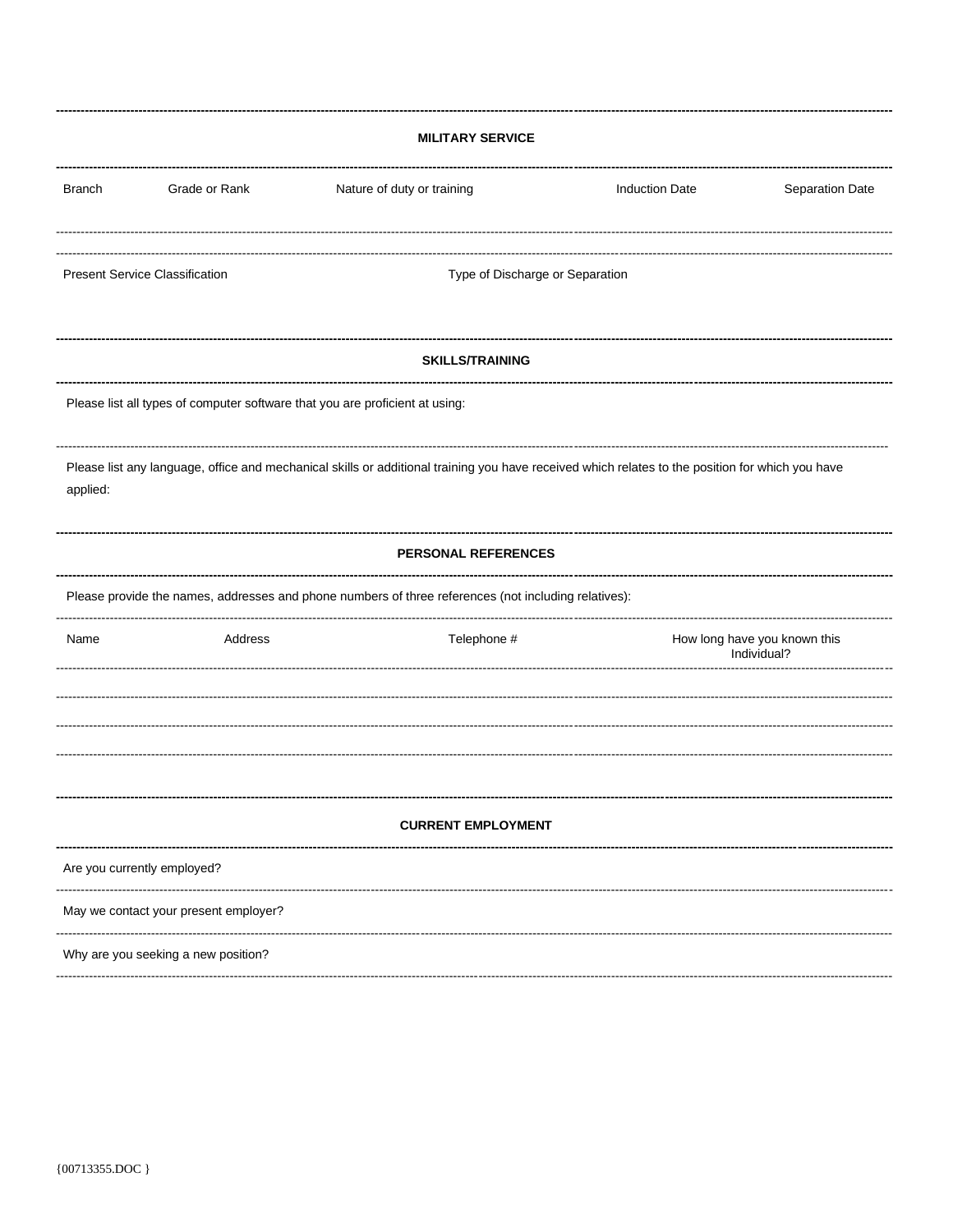## **TERMS OF EMPLOYMENT**

I, the undersigned, state that all information given by me in this application is true to the best of my knowledge. I authorize the Cooperative to verify such information and to contact any reference given by me. Should I be employed by the Cooperative, I agree that:

- My employment shall be in accordance with the terms of this application and the Cooperative rules and regulations, which may be modified at any time by the Cooperative.
- I understand that my employment may be terminated or I may resign at any time, with or without notice, with or without cause, the Cooperative's only obligation being to pay me wages or salary earned by me to date of termination. I further acknowledge and agree that the period of my employment is indefinite and that no documents of the Cooperative shall constitute a contract of employment. The policy set forth in this paragraph may be modified only by written agreement signed by me and by an officer of the Cooperative.
- I agree that employment may be contingent upon meeting all placement considerations, including a post offer preemployment physical exam and drug test.
- All right, title and interest, including, without limitation, all copyrights and patents, in and to any material produced or inventions developed by me which affect or relate to the Cooperative's business or affect or relate to the Cooperative's industry shall vest in the Cooperative and I shall have no personal right, title or interest whatsoever therein.
- The Cooperative, and any person or concern it may authorize, shall be entitled, without further consent, to copyright, sell, or use in any manner, any picture or photograph of me.
- The Cooperative shall have the right at any time after the termination of my employment to furnish to others information concerning my employment record, work habits, and work performance with the Cooperative, including the information contained in this application, or copies of any information which is maintained in my personnel file. I specifically release the Cooperative, its officers, directors, agents and employees from any and all liability regarding the release of any information described in this paragraph.
- I agree not to disclose any of the Cooperative's trade secrets or other confidential or restricted information and not to make use of such trade secrets or confidential or restricted information in any fashion during employment or after my employment with the Cooperative is terminated.
- I understand and agree that any employee handbook that I may receive will not constitute an employment contract, but will merely be a gratuitous statement of the Cooperative's then existing policies.
- Neither acceptance of this Application nor the subsequent entry into any type of employment relationship, either in the position applied for or any other position, and regardless of the contents of employee handbooks, personnel manuals, benefit plans, policy statements, and the like as they may exist from time to time, or other customary practices, shall serve to create an actual or implied contract of employment or to confer any right to remain an employee of the Cooperative, or otherwise to change in any respect the employment-at-will relationship between it and he undersigned, and that relationship cannot be altered except by the written instrument signed by the President of the Cooperative. Both the undersigned and the Cooperative may end the employment relationship at any time, without specified notice or reason, and without liability by the Cooperative to the undersigned except for earned wages or salary.
- I authorize the Cooperative to investigate all statements contained in this application and hereby release former employers and the Cooperative from any and all liability on account of furnishing such information to the Cooperative.

## **FALSIFICATION, MISREPRESENTATION OR OMISSION OF INFORMATION ON THIS, OR ON ANY OTHER EMPLOYMENT FORM, SHALL BE GROUNDS FOR IMMEDIATE TERMINATION, REGARDLESS OF WHEN SUCH FALSIFICATION, REPRESENTATION OR OMISSION IS DISCOVERED**.

\_\_\_\_\_\_\_\_\_\_\_\_\_\_\_\_\_\_\_\_\_\_\_\_\_\_\_\_\_\_\_\_\_\_\_\_ \_\_\_\_\_\_\_\_\_\_\_\_\_\_\_\_\_\_\_\_\_\_\_\_\_\_\_\_\_\_\_\_\_\_\_\_\_\_\_

**Signature of Applicant Date** 

WE APPRECIATE YOUR INTEREST IN THE COOPERATIVE AND THE TIME YOU HAVE TAKEN TO PREPARE THIS APPLICATION.